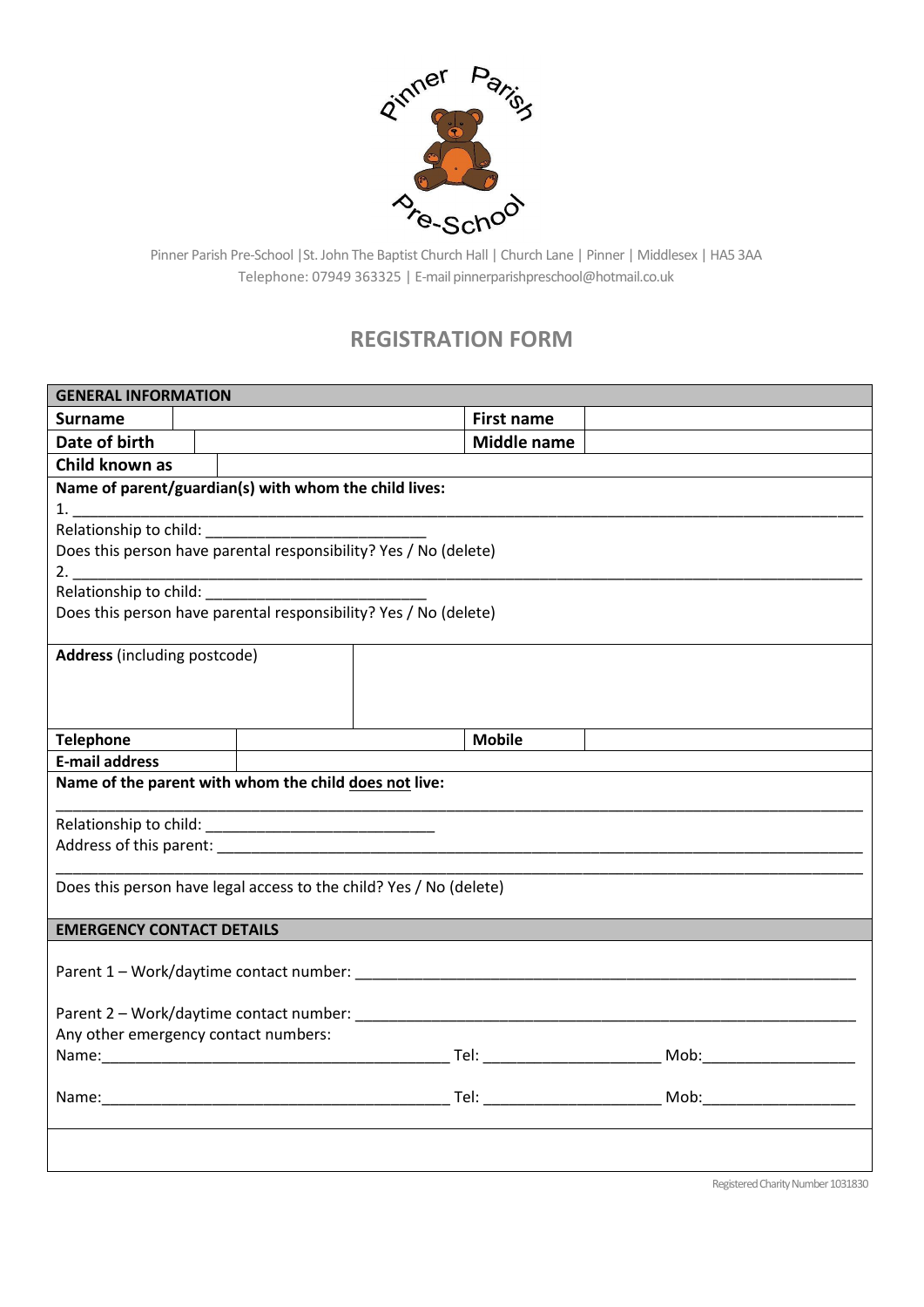|                                                                       | Persons authorised to collect the child (must be over 16 years of age)                                          |             |                                                    |  |  |
|-----------------------------------------------------------------------|-----------------------------------------------------------------------------------------------------------------|-------------|----------------------------------------------------|--|--|
|                                                                       |                                                                                                                 |             |                                                    |  |  |
|                                                                       |                                                                                                                 |             |                                                    |  |  |
|                                                                       |                                                                                                                 |             |                                                    |  |  |
|                                                                       |                                                                                                                 |             |                                                    |  |  |
|                                                                       |                                                                                                                 |             |                                                    |  |  |
|                                                                       |                                                                                                                 |             |                                                    |  |  |
|                                                                       | <b>ABOUT YOUR CHILD</b>                                                                                         |             |                                                    |  |  |
|                                                                       | <b>Red Book Checked</b>                                                                                         |             | Yes/No (delete)                                    |  |  |
|                                                                       | <b>Immunisation Record</b>                                                                                      |             | Yes/No (delete)                                    |  |  |
|                                                                       | <b>Health Visitor Name</b>                                                                                      |             |                                                    |  |  |
|                                                                       |                                                                                                                 |             |                                                    |  |  |
| <b>Address</b>                                                        |                                                                                                                 |             |                                                    |  |  |
|                                                                       |                                                                                                                 |             |                                                    |  |  |
|                                                                       |                                                                                                                 |             |                                                    |  |  |
|                                                                       |                                                                                                                 |             |                                                    |  |  |
|                                                                       | Has your Child's Health Visitor carried out the 2 year Progress Check?                                          |             | Yes/No (delete)                                    |  |  |
|                                                                       | Does your child have any special dietary needs or preferences? Yes / No (delete)                                |             |                                                    |  |  |
|                                                                       | If yes, please specify:                                                                                         |             |                                                    |  |  |
|                                                                       |                                                                                                                 |             |                                                    |  |  |
|                                                                       | Does your child have any special needs or disability? Yes / No (delete)                                         |             |                                                    |  |  |
|                                                                       | If yes, please specify:                                                                                         |             |                                                    |  |  |
|                                                                       |                                                                                                                 |             |                                                    |  |  |
|                                                                       |                                                                                                                 |             |                                                    |  |  |
|                                                                       | What special support will he/she require at pre-school?                                                         |             |                                                    |  |  |
|                                                                       |                                                                                                                 |             |                                                    |  |  |
|                                                                       | Does your child have any known allergies? Yes / No (delete)<br>If yes, please specify:                          |             |                                                    |  |  |
|                                                                       |                                                                                                                 |             |                                                    |  |  |
|                                                                       | What stage of potty training has your child reached?                                                            |             |                                                    |  |  |
|                                                                       |                                                                                                                 |             |                                                    |  |  |
|                                                                       | Does your child have any special toy or comforter? Yes / No (delete)                                            |             |                                                    |  |  |
|                                                                       | If yes, please specify:                                                                                         |             |                                                    |  |  |
|                                                                       |                                                                                                                 |             |                                                    |  |  |
|                                                                       | Any details important for us to know about your child? E.g. What they like, any fears they may have, or special |             |                                                    |  |  |
| words they use?                                                       |                                                                                                                 |             |                                                    |  |  |
|                                                                       |                                                                                                                 |             |                                                    |  |  |
|                                                                       |                                                                                                                 |             |                                                    |  |  |
|                                                                       |                                                                                                                 |             |                                                    |  |  |
| How would you describe your child's ethnicity or cultural background? |                                                                                                                 |             |                                                    |  |  |
| Your child's Ethnicity Code                                           |                                                                                                                 |             |                                                    |  |  |
| <b>WBRI</b>                                                           | White, British                                                                                                  | <b>WIRI</b> | White, Irish                                       |  |  |
| <b>WIRT</b>                                                           | Traveller of Irish Heritage                                                                                     | <b>WROM</b> | Gypsy/Roma                                         |  |  |
| <b>WOTH</b>                                                           | White, any Other White Background                                                                               | <b>MWBC</b> | Mixed, White and Black Caribbean                   |  |  |
| <b>MWBA</b>                                                           | Mixed, White and Black African                                                                                  | <b>MWAS</b> | Mixed, White and Asian                             |  |  |
| <b>MOTH</b>                                                           | Mixed, any Other Mixed Background                                                                               | <b>AIND</b> | Asian or Asian British, Indian                     |  |  |
| <b>APKN</b>                                                           | Asian or Asian British, Pakistani                                                                               | <b>ABAN</b> | Asian or Asian British, Bangladeshi                |  |  |
| <b>AOTH</b>                                                           | Asian or Asian British, any Other Asian Background                                                              | <b>BCRB</b> | Black, Black British, Caribbean                    |  |  |
| <b>BAFR</b>                                                           | <b>Black or Black British African</b>                                                                           | <b>BOTH</b> | Black or Black British, any Other Black Background |  |  |
| <b>CHNE</b>                                                           | Chinese                                                                                                         | <b>OOTH</b> | Any Other Ethnic Background                        |  |  |
| <b>REFU</b>                                                           | Did not wish to be recorded                                                                                     |             |                                                    |  |  |

Registered Charity Number 1031830